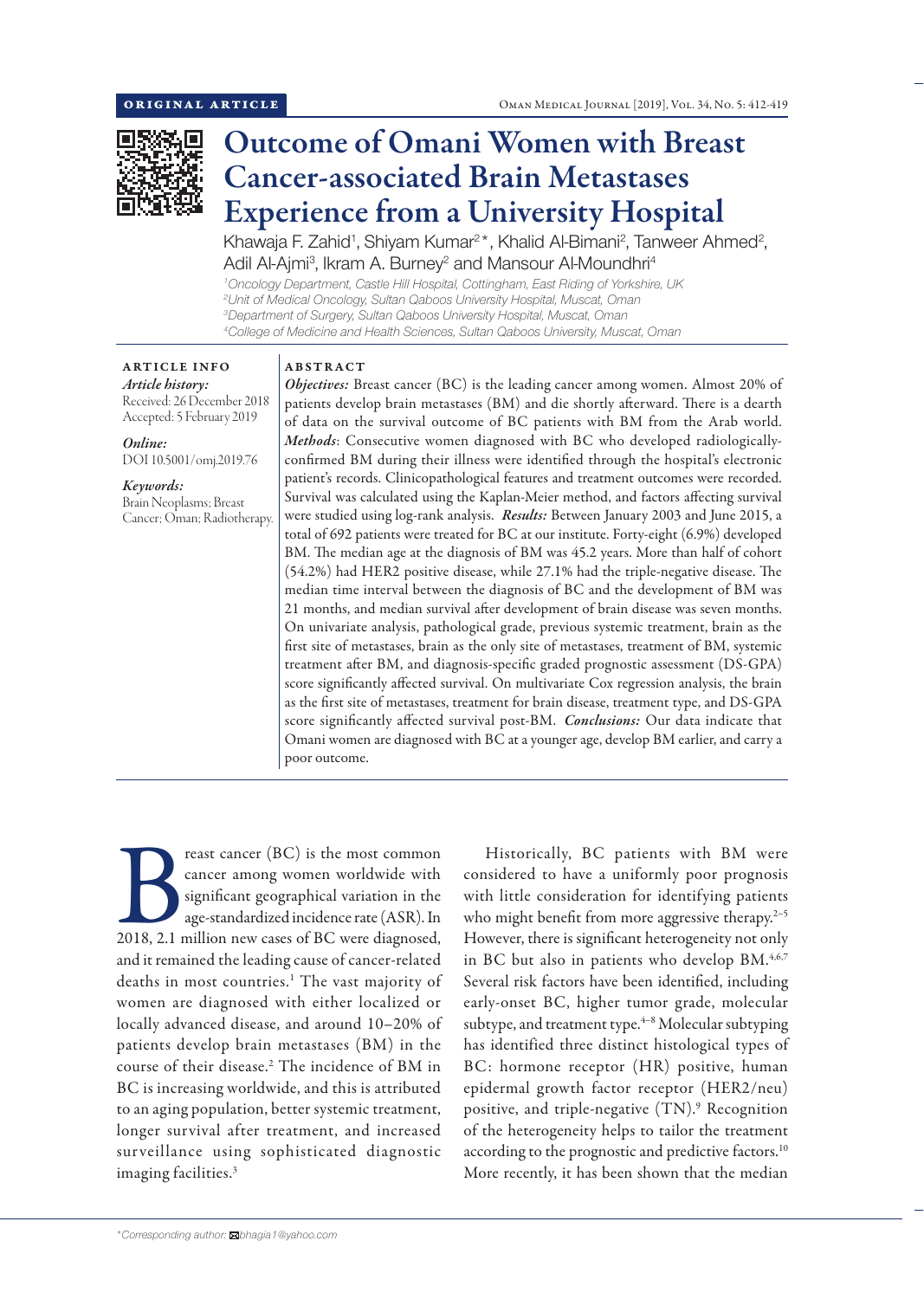survival after the diagnosis of BM is highest among the HR-positive subtype, intermediate in HER2/ neu positive, and shortest in the TN subtype.11–15 Reasons for this variation in overall outcome is the availability of targeted treatment for HR and HER2/neu positive BC, which is not the case for the TN form, as well as underlying molecular heterogeneity.12,16,17

The pattern of presentation of BC in Oman and other countries in the region is different from that reported in the literature. For example, the ASR in western countries is about 75/100 000 and  $25.5/100000$  in Oman.<sup>18</sup> The median age at diagnosis is 47 years, and between 50–60% of patients present with locally advanced or metastatic disease.<sup>19-21</sup> Although the outcomes of BC have been reported, there is a paucity of data on the outcomes of BC patients with BM from Oman and other countries in the region.22,23 This study was designed to report the outcomes of patients with the three molecular subtypes of BC described above from a single institution in Oman receiving the standard of care treatment. Secondary aims included studying the prognostic factor responsible for the development of BM.

# METHODS

All patients with BC who presented with BM or later developed BM and were treated at the Sultan Qaboos University Hospital (SQUH) between January 2003 and June 2015 were included in the study. The diagnosis of BM was established by cerebral computed tomography scan or magnetic resonance imaging (MRI). Electronic medical records were reviewed to study the clinicopathological features and treatment outcomes of BC patients with BM.

Male BC patients, patients with a history of previous, concomitant other primary carcinoma, or the presence of leptomeningeal carcinomatosis were excluded.

Clinicopathological features including age, pathological type and grade, prognostic and predictive markers, stage at the time of diagnosis, presenting symptoms at the time of brain disease, treatment type before and after developing BM, and diagnosis-specific graded prognostic assessment (DS-GPA) score were recorded and analyzed. The time from diagnosis to development of BM was defined as the time from the diagnosis of BC to the evidence of brain parenchymal disease on imaging. Overall survival-1 (OS1) was defined as the time from initial BC diagnosis to death from any cause, while OS2 was the time from the diagnosis of BM to death. Patients who were alive or lost to follow-up without an event (BM) were censored at the closing date of the study analysis (30 April 2017).

The DS-GPA score was used to determine survival prediction post-BM. Patients were assigned a score from 0–4 depending upon the type of BC, performance status at the time of BM and age.<sup>24</sup>

All data were recorded on a questionnaire and later entered in SPSS Statistics (IBM Corp. Released 2011. IBM SPSS Statistics for Windows, Version 20.0. Armonk, NY: IBM Corp.). Descriptive statistics were used to describe the patient's clinicopathological characteristics. Survival rates were estimated using the Kaplan-Meier method and compared using the log-rank test. Multivariate Cox regression (forward and backward stepwise) analysis was used to identify factors influencing survival after development of BM.

## RESULTS

Between January 2003 and June 2015, 692 patients were treated at SQUH with BC; 48 (6.9%) developed BM. Only two patients presented with BM at the time of diagnosis, while others developed it during their illness trajectory. The median age at diagnosis of BC was 43.5 (26–69) years.

Over half of patients (54.2%) were aged less than 40 years at the time of BM development. The majority of women had infiltrating ductal carcinoma (85.4%) with grade III disease in 70.8%. More than half of cohort (54.2%) had HER2 positive disease while 27.1% were diagnosed with the TN subtype. More than one-third (39.6%) of women had stage IV disease at the time of diagnosis. Headache was the most common symptom at presentation with BM (62.5%) and 47.9% of women had more than three lesions on imaging. Almost equal numbers of patients were divided into the three subcategories according to DS-GPA score [Table 1].

The median time to development of BM after the diagnosis was 21 months (range 0–113 months). The median time for developing BM was 17 months in patients with the TN and HR-negative/HER2 positive subtypes, and 34.5 months for HR-positive/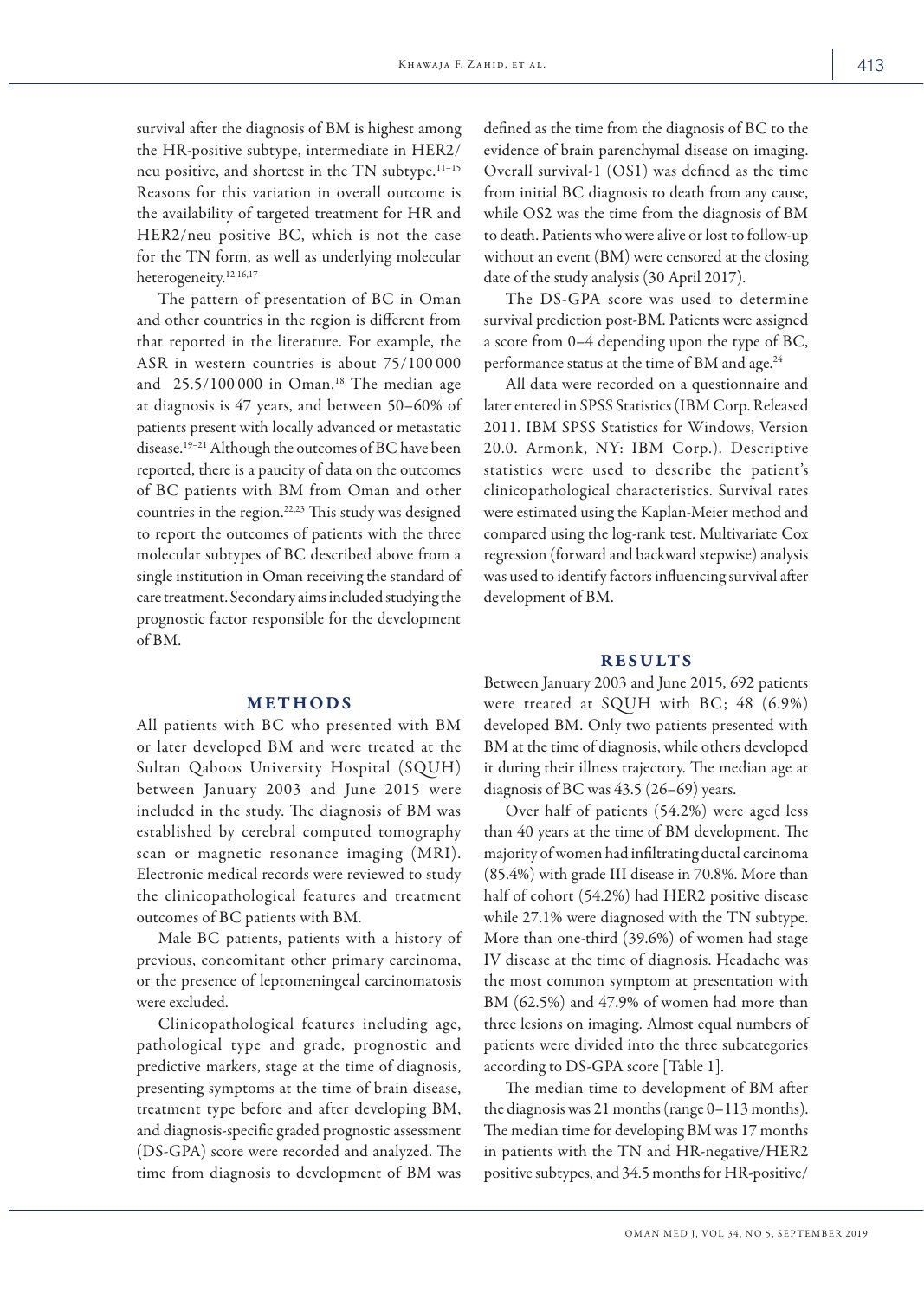Table 1: Patient characteristics and its significance on survival after developing brain metastases (BM).

| Characteristics                          | $n(\%)$   |
|------------------------------------------|-----------|
|                                          |           |
| Median age, years                        | 43.5      |
| Median age at diagnosis of BM, years     | 45.2      |
| Age, years<br>< 44                       |           |
| > 44                                     | 26 (54.2) |
|                                          | 22 (45.8) |
| Stage at diagnosis of breast cancer<br>Н | 14 (29.2) |
| Ш                                        | 15 (31.3) |
| IV                                       | 19 (39.6) |
| Histopathology                           |           |
| Infiltrating ductal carcinoma            | 41 (85.4) |
| Infiltrating lobular carcinoma           | 2(4.2)    |
| Miscellaneous                            | 4(8.4)    |
| Tumor grade                              |           |
| I                                        | 1(2.1)    |
| Н                                        | 11 (22.9) |
| Ш                                        | 34 (70.8) |
| Missing                                  | 2(4.2)    |
| Prognostic and predictive markers        |           |
| Hormone receptor-positive, HER2 negative | 9(18.8)   |
| Hormone receptor-positive, HER2 positive | 13 (27.1) |
| Hormone receptor-negative, HER2 positive | 13 (27.1) |
| Triple-negative                          | 13 (27.1) |
| Symptoms at presentation                 |           |
| Headache (with or without vomiting)      | 30(62.5)  |
| Any neurological deficit                 | 14(29.2)  |
| Asymptomatic                             | 4(8.3)    |
| Number of brain lesions                  |           |
| 1                                        | 16(33.3)  |
| $2 - 3$                                  | 8(16.7)   |
| $>$ 3                                    | 23 (47.9) |
| Missing                                  | 1(2.1)    |
| <b>DS-GPA</b>                            |           |
| $0 - 1$                                  | 2(4.2)    |
| $1.5 - 2$                                | 15 (31.3) |
| $2.5 - 3$                                | 16(33.3)  |
| $3.5 - 4$                                | 15(31.3)  |

*DS-GPA: diagnosis-specific graded prognostic assessment score; HER2: human epidermal growth factor receptor.*

HER2 positive cases, and 33 months for HR positive/HER2 negative BC patients.

All but two patients received some form of chemotherapy (mostly anthracycline and taxanebased regimens) at the time of presentation, while those two were treated with hormonal therapy. All patients with HER2 positive disease were treated



| <b>Treatment offered</b>                                          | $n(\%)$   |  |
|-------------------------------------------------------------------|-----------|--|
| <b>Before BM</b>                                                  |           |  |
| Neo-adjuvant chemotherapy followed by<br>surgery and radiotherapy | 12(25.0)  |  |
| Surgery followed by adjuvant<br>chemotherapy and radiotherapy     | 14(29.2)  |  |
| Palliative chemotherapy                                           | 20(41.7)  |  |
| Surgery followed by adjuvant hormonal<br>therapy and radiotherapy | 1(2.1)    |  |
| Palliative hormonal therapy                                       | 1(2.1)    |  |
| After BM                                                          |           |  |
| Localized treatment for BM                                        |           |  |
| <b>WBRT</b>                                                       | 30(62.5)  |  |
| Surgery + WBRT                                                    | 8(16.7)   |  |
| <b>BSC</b>                                                        | 5(10.4)   |  |
| Observation                                                       | 3(6.3)    |  |
| $SRS + WBRT$                                                      | 1(2.1)    |  |
| SRS only                                                          | 1(2.1)    |  |
| Systemic treatment after BM                                       |           |  |
| Chemotherapy + anti-HER2 therapy                                  | 16(33.3)  |  |
| <b>BSC</b>                                                        | 14 (29.2) |  |
| Palliative chemotherapy                                           | 11(22.9)  |  |
| Anti-HER2 therapy only                                            | 2(4.2)    |  |
| Hormonal therapy                                                  | 2(4.2)    |  |
| Tyrosine kinase inhibitors                                        | 2(4.2)    |  |
| Anti-HER2 therapy and hormonal<br>therapy                         | 1(2.1)    |  |

*WBRT: whole-brain radiotherapy; BSC: best supportive care; SRS: stereotactic radiosurgery. Anti-HER2 therapy included trastuzumab, lapatinib, and ado-trastuzumab.*

with trastuzumab as a first-line treatment and with trastuzumab, lapatinib, or ado-trastuzumab after developing BM [Table 2].

Two (4.2%) patients had de novo BM, seven (14.6%) patients were on surveillance for early BC and were found to have BM during routine clinical follow-up visits, while all others developed BM while receiving palliative treatment (19 patients with stage IV disease at the time of diagnosis and the remaining developed metastases to other organs before developing BM). A median of two lines (0–6 lines) of chemotherapy was administered to patients before they developed BM. Anthracyclines and taxanes were the most commonly used agents in standard doses, and all cycles were administered three weekly. After developing BM, the majority of patients (62.5%) were treated with wholebrain radiotherapy (WBRT), while eight (16.7%)

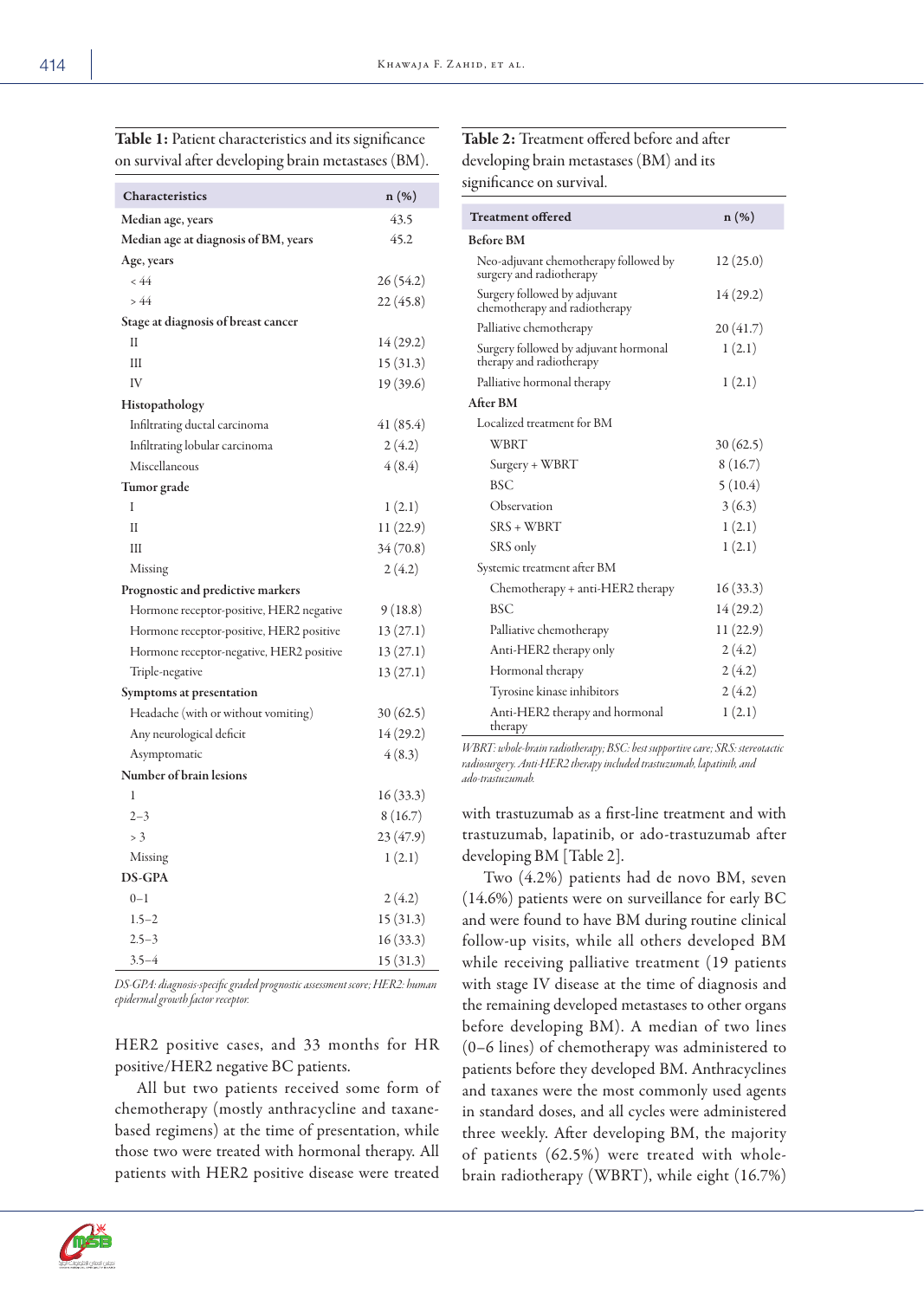

Figure 1: Overall survival of all patients from the (a) time of diagnosis, (b) time to develop metastases, and (c) after developing brain metastases.

underwent surgical resection of brain lesions followed by radiotherapy [Table 2]. After local



Figure 2: Overall survival of all patients according to tumor histology subtype.

treatment for brain disease, a median of one line (0–4 lines) of systemic therapy (including different chemotherapeutic agents, hormonal treatment, and anti-HER2/neu agents) was administered. Newer anti-HER2/neu agents (i.e., pertuzumab) were not available.

After a median follow-up time of 39 months, the median OS1 was 40 months (5–112 months) for all patients [Figure 1a]. The median time to develop BM was 21 months (0–113) [Figure 1b]. On univariate log-rank analysis, age group (< 44 years), stage at presentation, tumor type, BC type (survival for HRpositive better than TN), treatment type at the time of diagnosis, time to develop distant disease after diagnosis, anthracycline-based chemotherapy, and duration of developing BM (before or one-year postdiagnosis) were significant factors for development of BM ( $p \leq 0.050$ ). Using multivariate Cox regression analysis, none of the factors were significant.

Median OS2 after developing BM was seven months (0–47), with a one-year survival rate of 68.0% [Figure 1c]. On univariate log-rank analysis, age range, brain as first site of metastases, brain as only site of metastases, systemic disease along with brain disease, treatment of BM, surgery for BM [Figure 2], administration of systemic treatment after BM, type of systemic therapy, lines of systemic therapy, and DS-GPA score were significant factors affecting survival after development of BM (*p* ≤ 0.050) [Table 3]. On multivariate Cox regression analysis, the brain as the first site of metastases, treatment type, and DS-GPA score range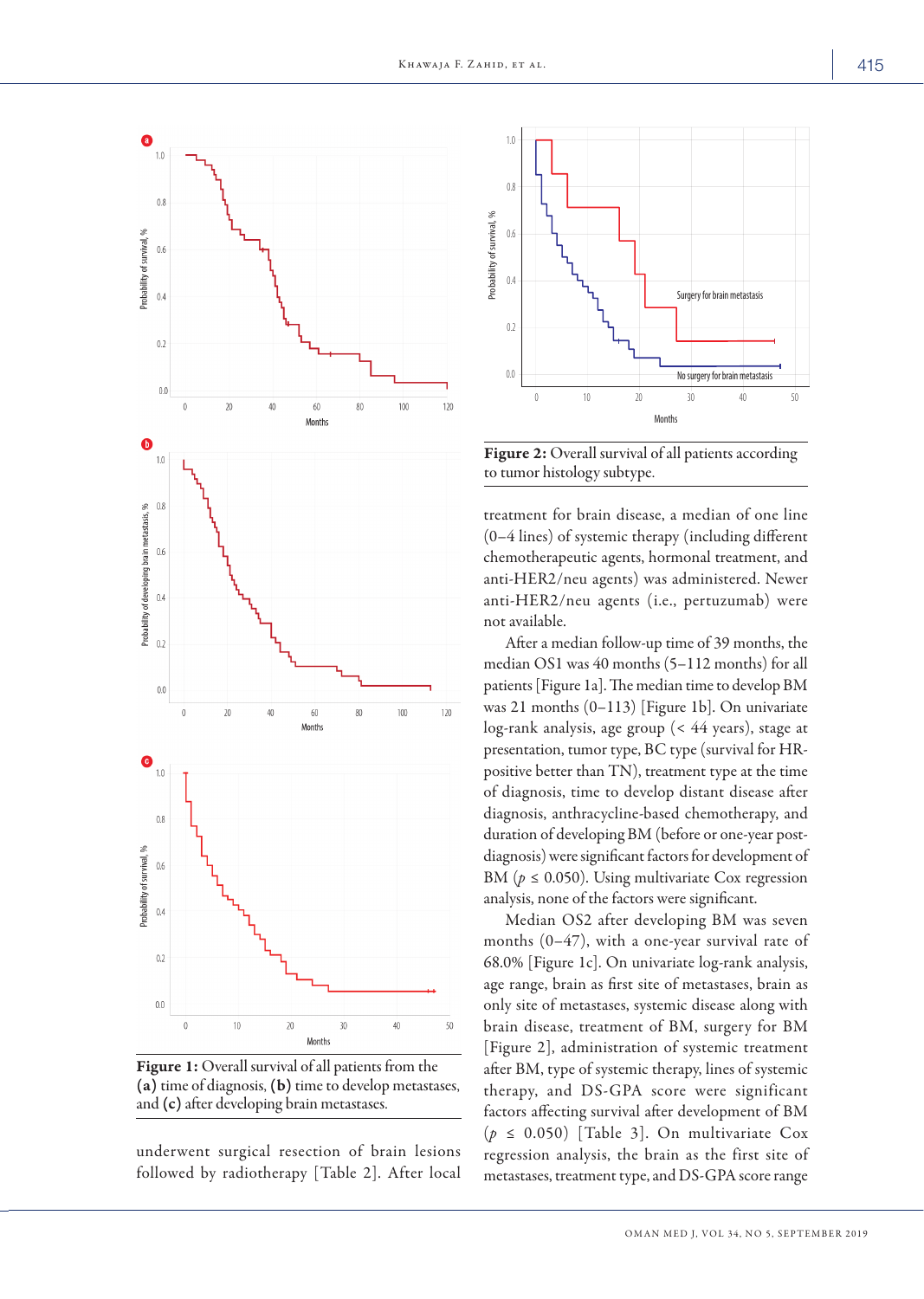| <b>Variables</b>                    | Univariate analysis |                 | Multivariate analysis |                 |
|-------------------------------------|---------------------|-----------------|-----------------------|-----------------|
|                                     | 95% CI              | <i>p</i> -value | $HR(95\% CI)$         | <i>p</i> -value |
| Age range ( $<$ 44 vs. > 44 years)  | $1.93 - 8.06$       | 0.008           | $0.42(0.10-1.81)$     | 0.240           |
| Brain as first disease site         | $10.34 - 21.65$     | 0.001           | $0.30(0.12 - 0.75)$   | 0.010           |
| Brain as only site of metastasis    | $7.60 - 24.40$      | 0.030           | $4.15(0.57-30.02)$    | 0.150           |
| Local treatment for BM              | ۰                   | < 0.001         | $0.67(0.47-0.95)$     | 0.020           |
| Surgery for brain disease           | 11.30-26.69         | 0.020           | $1.85(0.27-12.65)$    | 0.520           |
| Type of systemic treatment after BM | $6.02 - 19.97$      | < 0.001         | $1.31(0.97 - 1.77)$   | 0.070           |
| Treatment lines after BM            | $9.87 - 16.13$      | 0.001           | $0.45(0.20-1.02)$     | 0.050           |
| DS-GPA range                        | $8.42 - 23.57$      | 0.006           | $0.29(0.15-0.55)$     | ${}< 0.001$     |

Table 3: Results of univariate and multivariate analysis affecting overall survival after brain metastases (BM) for all patients.

*DS-GPA: diagnosis-specific graded prognostic assessment score; CI: confidence interval; HR: hormone receptor.*

were significant factors affecting survival post-BM [Table 3].

## DISCUSSION

BM is considered a catastrophic event in the care of cancer in general and BC in particular due to its high mortality and morbidity.15,25–27 BC is the second most frequent cancer to cause BM after lung cancer.2,7,28 The incidence of BM in BC ranges between 15–50%.2,28–30 It was 6.9% in our cohort.

Omani women develop BC (median age 43.5 years) and BM (median age 45.2 years) at a younger age compared to women in other parts of the world.3,29,31,32 The median time interval between diagnosis and development of BM in our cohort was 21 months (range  $0-113$ ), which is significantly less than reported in other studies.3,28,29,32 Usually, the time to develop BM after the diagnosis of BC is 27 months for the TN subtype and 54 months for HR and HER2 positive BC.<sup>28</sup> The time to develop BM in our cohort was remarkably low (17 months for TN and 34.5 months for HR and HER2 positive BC). We suspect that the different genetic makeup of Arab women is responsible for the younger age at the time of BC diagnosis and development of BM in Omani women.

Our results matched the reported literature regarding the higher incidence of BM in women with HER2 positive and TN BC, 3,25,29-35 as almost half of our cohort had HER2 positive BC (54.2%). Despite the higher prevalence of developing BM in patients with TN or HER2 positive subtypes, there was no significant difference in the time to develop BM,

survival after BM, or OS in comparison with HR positive BC in our cohort. Our results contradict that of another study, which reported better survival for patients with luminal A and B disease type than with HER2 positive and TN subtypes.<sup>31</sup> This can be explained by the small sample size of our cohort.

The majority of women (62.5%) presented with headache or vomiting while 29.1% had some neurological deficit, which corresponds to results reported earlier.<sup>2,29</sup> Roughly half of women (47.9%) had three or more brain lesions on imaging, but the number of lesions did not affect survival. Treatment of BM affects the overall outcome as patients who could undergo surgery followed by WBRT lived longer (median survival of 19 months). The improved survival post-brain metastasectomy is proven by several studies.2,5,29,30 Two phase III trials showed improved survival after surgery followed by WBRT in patients with a single brain lesion, while another phase III trial showed no improved outcome with the combined approach. Patient selection is paramount as patients with limited or controlled systemic disease and good neurological status fare well with the combined approach. There were significant issues with these trials as patients with different primary histologies were enrolled with small number of patients with primary BC.<sup>28</sup> The role of post-operative WBRT versus stereotactic radiosurgery (SRS) was assessed in a phase III trial after a resection of a solitary brain lesion and showed no difference in OS, but better cognition status favoring SRS group and better local control after 12 months favoring the WBRT group.35,36 SRS was also assessed in an adjuvant setting versus observation in

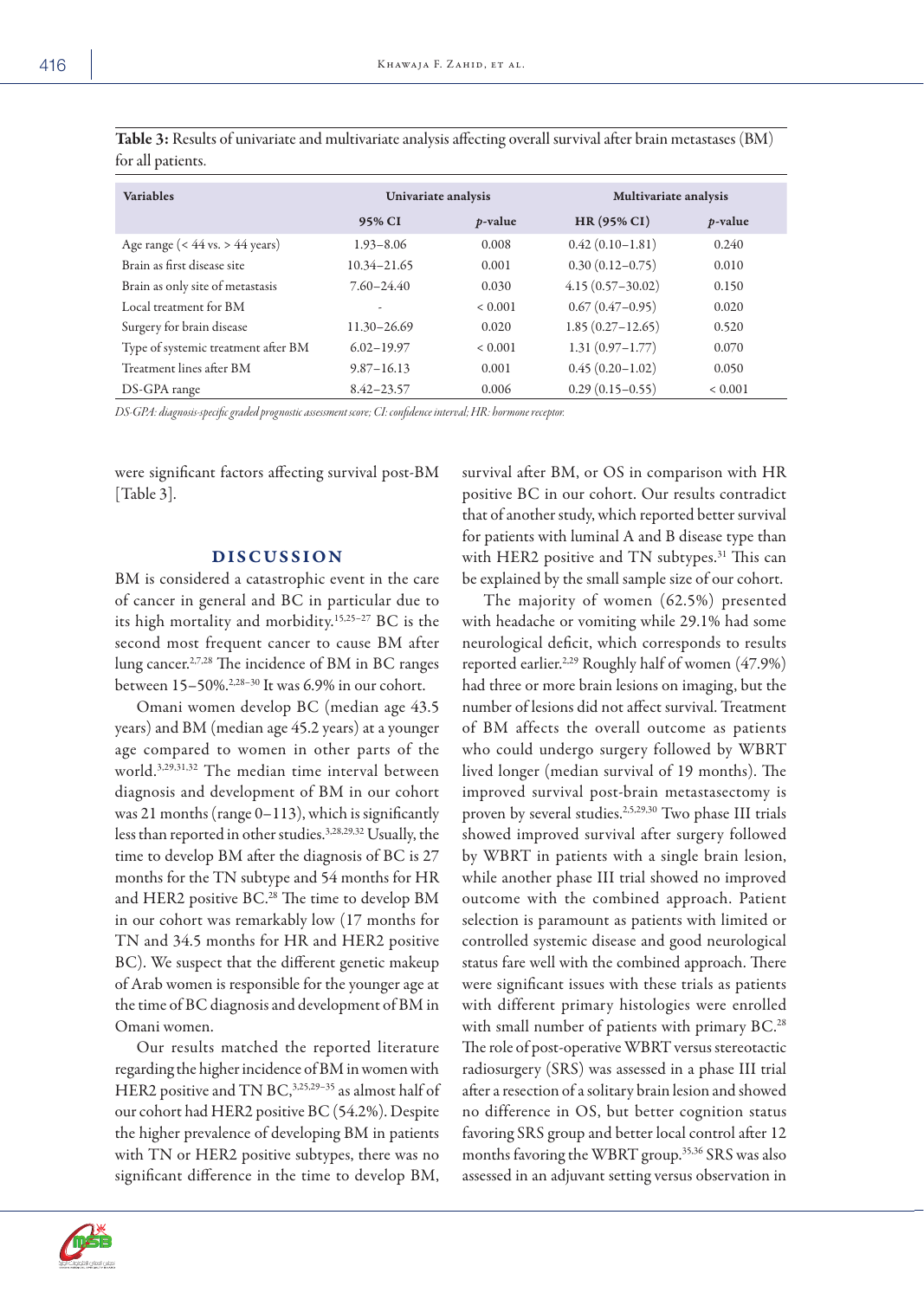a single-center study and showed promising results mostly for patients with tumor cavities up to 2.5 cm.36,37 A meta-analysis favored SRS for patients younger than 50 with one or four BM. 28 In our cohort, all patients except two received WBRT. We did not collect the data on cognitive status or quality of life post-WBRT for our patients.

Most patients require systemic treatment of some form after treatment for BM. No systemic agent has been approved so far for the treatment of BC. Varying success rates have been reported for different agents in case series including capecitabine, anthracyclines, and platinum compounds (mainly in the TN subtype or with BRCA 1/2 mutated patients). Generally, all the systemic therapeutic agents approved by regulatory authorities can be used depending upon the BC subtype.<sup>28</sup> There is no evidence to support modifying the systemic treatment after the treatment of BM. 28 Subset analysis of a phase III study (EMILIA), showed no difference or responses between ado-trastuzumab treatment in comparison to capecitabine and lapatinib in patients who were asymptomatic after BM treatment.<sup>28,38</sup> More than two-thirds (70.8%) of women in our cohort continued to receive systemic therapy for their metastatic disease, which included HER2 directed therapies (trastuzumab and lapatinib) as a single agent or in combination with other anti-cytotoxic agents, platinum compounds, or hormonal agents. Administration of systemic treatment after documentation of BM improved the survival (*p* < 0.001, 95% CI: 9.87–16.13). Ongoing studies are exploring new agents for patients with BM secondary to BC (including CDK4/6 inhibitors and checkpoint inhibitors) with agents that can cross the blood-brain barrier.28

The DS-GPA score was developed to predict the survival of different subtypes of BC after receiving treatment with WBRT, SRS, surgery, or a combination of these treatments.<sup>24</sup> This score was proposed by the Radiation Therapy Oncology Group while treating patients with different modalities of radiotherapy and different cancers including BC. This index should not be used to predict outcome after any treatment, but rather is a useful tool for clinical trials and can help oncologists to make decisions on sending a patient to a hospice.<sup>28</sup>

Multiple attempts have been made to study this entity to prevent and/or minimize morbidity and mortality. Efforts to diagnose BM early by screening patients using brain MRI did not show improvement in OS.39,40 But the data is scant and further prospective studies are required, especially for patients with HER2 positive and TN subtypes who have a high incidence of BM. <sup>28</sup> Prophylactic cranial irradiation (PCI) is the standard of care in small cell lung cancer.<sup>41</sup> It has been attempted in BC as well, but so far it is not part of the standard care.42,43 There is an ongoing phase III clinical trial trying to prevent BM with PCI in advanced HER2 positive BC.<sup>43</sup>

Survival after diagnosis of BC associated BM was poor in our cohort with a median survival of seven months (0–35), which is far less than reported internationally.3,29,31 Younger age is usually considered a favorable risk factor for OS,<sup>29</sup> but this was not the case for our cohort and despite a median age of 43.5 years at BC diagnosis and 45.2 years at the time of BM, OS was significantly poor. BC subtypes had no significant effect on OS post-BM in our patients, which may be explained by the small sample size, as the literature suggests different survival according to BC subtypes. $29,31,43$  The exception is a recently reported study from Poland, published as an abstract, which showed almost similar OS in comparison to our cohort.44 The median survival of our cohort after developing BM was only seven months compared to 8.3 months reported in another study, which was almost identical for patients with the TN subtype. Survival after one year was only 36% in another study<sup>32</sup> while it was  $68\%$  in our cohort, which indicates that the difference in survival may be secondary to differences in the disease due to the differences in ethnic background or genetic makeup of BC in Arab women.

Significant progress has been made on molecular profiling of different cancers including BC. Most studies have looked at the molecular landscape of primary breast tumor, but recently some investigators have shown evolving genetic mutations in the metastatic sites from  $BC<sup>45</sup>$  though none of the patients had BM from their primary BC.

Our study was limited by its retrospective nature, small sample size, and data collection over a long time. However, it does provide some useful information about the poor outcome in Omani women after the development of BM. It can also be used as a basis for further research into the different genetic makeup of the disease in general and on brain tissue in particular.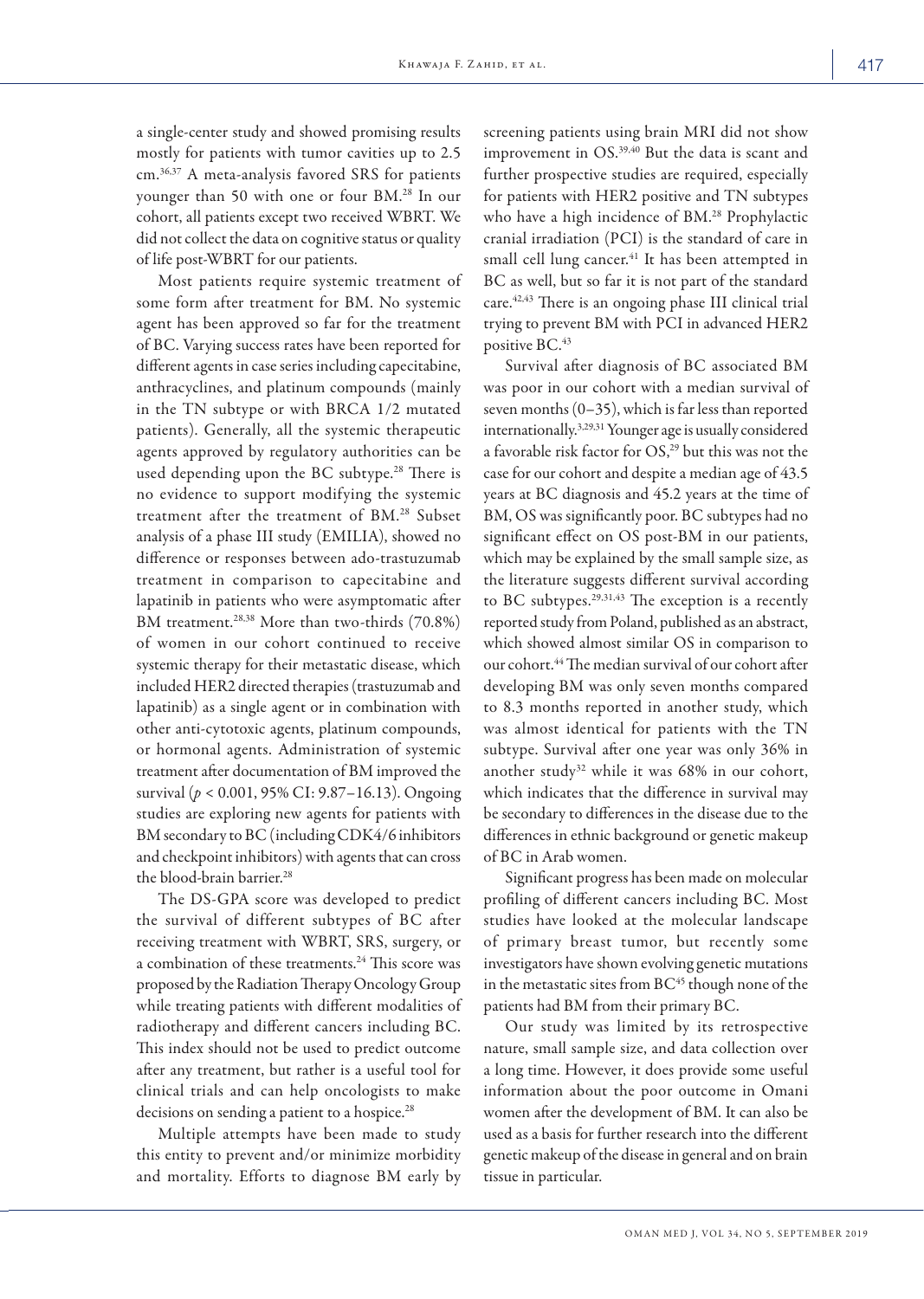BM represents a major complication in BC. Further molecular predictors and predictive models are needed to try and prevent this complication. Treatment of BM continues to improve with a better understanding of the biology of the disease, and sophisticated surgical and advanced treatment approaches.

#### *Disclosure*

The authors declared no conflicts of interest. No funding was received for this study.

#### references

- 1. Bray F, Ferlay J, Soerjomataram I, Siegel RL, Torre LA, Jemal A. Global cancer statistics 2018: GLOBOCAN estimates of incidence and mortality worldwide for 36 cancers in 185 countries. CA Cancer J Clin 2018 Nov;68(6):394-424.
- 2. Lin NU, Bellon JR, Winer EP. CNS metastases in breast cancer. J Clin Oncol 2004 Sep;22(17):3608-3617.
- 3. Sanna G, Franceschelli L, Rotmensz N, Botteri E, Adamoli L, Marenghi C, et al. Brain metastases in patients with advanced breast cancer. Anticancer Res 2007 Jul-Aug;27(4C):2865-2869.
- 4. Boogerd W, Vos VW, Hart AA, Baris G. Brain metastases in breast cancer; natural history, prognostic factors and outcome. J Neurooncol 1993 Feb;15(2):165-174.
- 5. Frisk G, Tinge B, Ekberg S, Eloranta S, Bäcklund LM, Lidbrink E, et al. Survival and level of care among breast cancer patients with brain metastases treated with whole brain radiotherapy. Breast Cancer Res Treat 2017 Dec;166(3):887-896.
- 6. Ryberg M, Nielsen D, Osterlind K, Andersen PK, Skovsgaard T, Dombernowsky P. Predictors of central nervous system metastasis in patients with metastatic breast cancer. A competing risk analysis of 579 patients treated with epirubicin-based chemotherapy. Breast Cancer Res Treat 2005 Jun;91(3):217-225.
- 7. Kyeong S, Cha YJ, Ahn SG, Suh SH, Son EJ, Ahn SJ. Subtypes of breast cancer show different spatial distributions of brain metastases. PLoS One 2017 Nov;12(11):e0188542.
- 8. Braccini AL, Azria D, Thezenas S, Romieu G, Ferrero breast cancer: impact of targeted therapies. Breast 2013 Oct;22(5):993-998.
- 9. Weigelt B, Geyer FC, Reis-Filho JS. Histological types of breast cancer: how special are they? Mol Oncol 2010 Jun;4(3):192-208.
- 10. Goldhirsch A, Winer EP, Coates AS, Gelber RD, Piccart-Gebhart M, Thürlimann B, et al; Panel members. Personalizing the treatment of women with early breast cancer: highlights of the St Gallen International Expert cancer: highlights of the St Gallen International Expert Consensus on the Primary Therapy of Early Breast Cancer 2013. Ann Oncol 2013 Sep;24(9):2206-2223.
- 11. Dawood S, Broglio K, Esteva FJ, Ibrahim NK, Kau S-W, cancer and CNS metastases by HER2 status. Ann Oncol 2008 Jul;19(7):1242-1248.
- 12. Dawood S, Broglio K, Esteva FJ, Yang W, Kau S-W, Islam R, et al. Survival among women with triple receptor-negative breast cancer and brain metastases. Ann Oncol 2009 Apr;20(4):621-627.
- 13. Hines SL, Vallow LA, Tan WW, McNeil RB, Perez EA, Jain A. Clinical outcomes after a diagnosis of brain metastases in patients with estrogen- and/or human epidermal growth factor receptor 2-positive versus triple-negative breast cancer. Ann Oncol 2008 Sep;19(9):1561-1565.
- 14. Jang G, Lee SS, Ahn J-H, Jung KH, Lee H, Gong G, et al. Clinical features and course of brain metastases in triplenegative breast cancer: comparison with human epidermal growth factor receptor 2-positive and other type at single institution in Korea. Breast Cancer Res Treat 2011 Jul;128(1):171-177.
- 15. Lee SS, Ahn JH, Kim MK, Sym SJ, Gong G, Ahn SD, et al. Brain metastases in breast cancer: prognostic factors and management. Breast Cancer Res Treat 2008 Oct;111(3):523-530.
- 16. Brenton JD, Carey LA, Ahmed AA, Caldas C. Molecular classification and molecular forecasting of breast cancer: ready for clinical application? J Clin Oncol 2005 Oct;23(29):7350-7360.
- 17. Dawood S, Broglio K, Esteva FJ, Ibrahim NK, Kau S-W, Islam R, et al. Defining prognosis for women with breast cancer and CNS metastases by HER2 status. Ann Oncol 2008 Jul;19(7):1242-1248.
- 18. Al-Lawati JA, Al-Lawati NA, Al-Siyabi NH, Al-Ghabri DO. of Health; 2012 [cited 2016 June 14]. Available from: https://<br>internal.moh.gov.om/documents/272928/1232802/ Cancer+Incident+2012+Final.pdf/bf8b0ac3-ad0f-4a1e-8f92-340b2b78c34e.
- 19. Al-Moundhri M, Al-Bahrani B, Pervez I, Ganguly SS, Nirmala V, Al-Madhani A, et al. The outcome of treatment of breast cancer in a developing country–Oman. Breast 2004 Apr;13(2):139-145.
- 20. Kumar S, Burney IA, Al-Ajmi A, Al-Moundhri MS. Changing trends of breast cancer survival in Sultanate of Oman. J Oncol 2011;2011:316243.
- 21. Al-Moundhri M. The need for holistic cancer care framework: breast cancer care as an example. Oman Med J 2013 Sep;28(5):300-301.
- 22. Arslan UY, Oksuzoglu B, Aksoy S, Harputluoglu H, outcomes of central nervous system metastases. Breast 2011 Dec;20(6):562-567.
- 23. Yap YS, Cornelio GH, Devi BC, Khorprasert C, Kim SB, Kim TY, et al. Brain metastases in Asian HER2-positive breast cancer patients: anti-HER2 treatments and their impact on survival. Br J Cancer 2012 Sep;107(7):1075- 1082.
- 24. Sperduto PW, Kased N, Roberge D, Xu Z, Shanley R, Luo X, et al. Summary report on the graded prognostic assessment: an accurate and facile diagnosis-specific tool to estimate survival for patients with brain metastases. J Clin Oncol 2012 Feb;30(4):419-425.
- 25. Leone JP, Lee AV, Brufsky AM. Prognostic factors and survival of patients with brain metastasis from breast cancer who underwent craniotomy. Cancer Med 2015 Jul;4(7):989-994.
- 26. Ogawa K, Yoshii Y, Nishimaki T, Tamaki N, Miyaguni T, Tsuchida Y, et al. Treatment and prognosis of brain metastases from breast cancer. J Neurooncol 2008 Jan;86(2):231-238.
- 27. Sperduto PW, Kased N, Roberge D, Xu Z, Shanley R, Luo X, et al. Effect of tumor subtype on survival and the graded prognostic assessment for patients with breast cancer and brain metastases. Int J Radiat Oncol Biol Phys 2012 Apr;82(5):2111-2117.
- 28. Lin N, Gaspar LE, Soffietti R, eds. Breast cancer in the central nervous system: multidisciplinary considerations and management. American Society of Clinical Oncology Educational Book. American Society of Clinical Oncology Meeting; 2017.
- 29. Rostami R, Mittal S, Rostami P, Tavassoli F, Jabbari B. Brain metastasis in breast cancer: a comprehensive literature review. J Neurooncol 2016 May;127(3):407-414.
- 30. Koo T, Kim IA. Brain metastasis in human epidermal growth factor receptor 2-positive breast cancer: from biology to treatment. Radiat Oncol J 2016 Mar;34(1):1-9.
- 31. Nam BH, Kim SY, Han HS, Kwon Y, Lee KS, Kim TH, et al. Breast cancer subtypes and survival in patients with brain